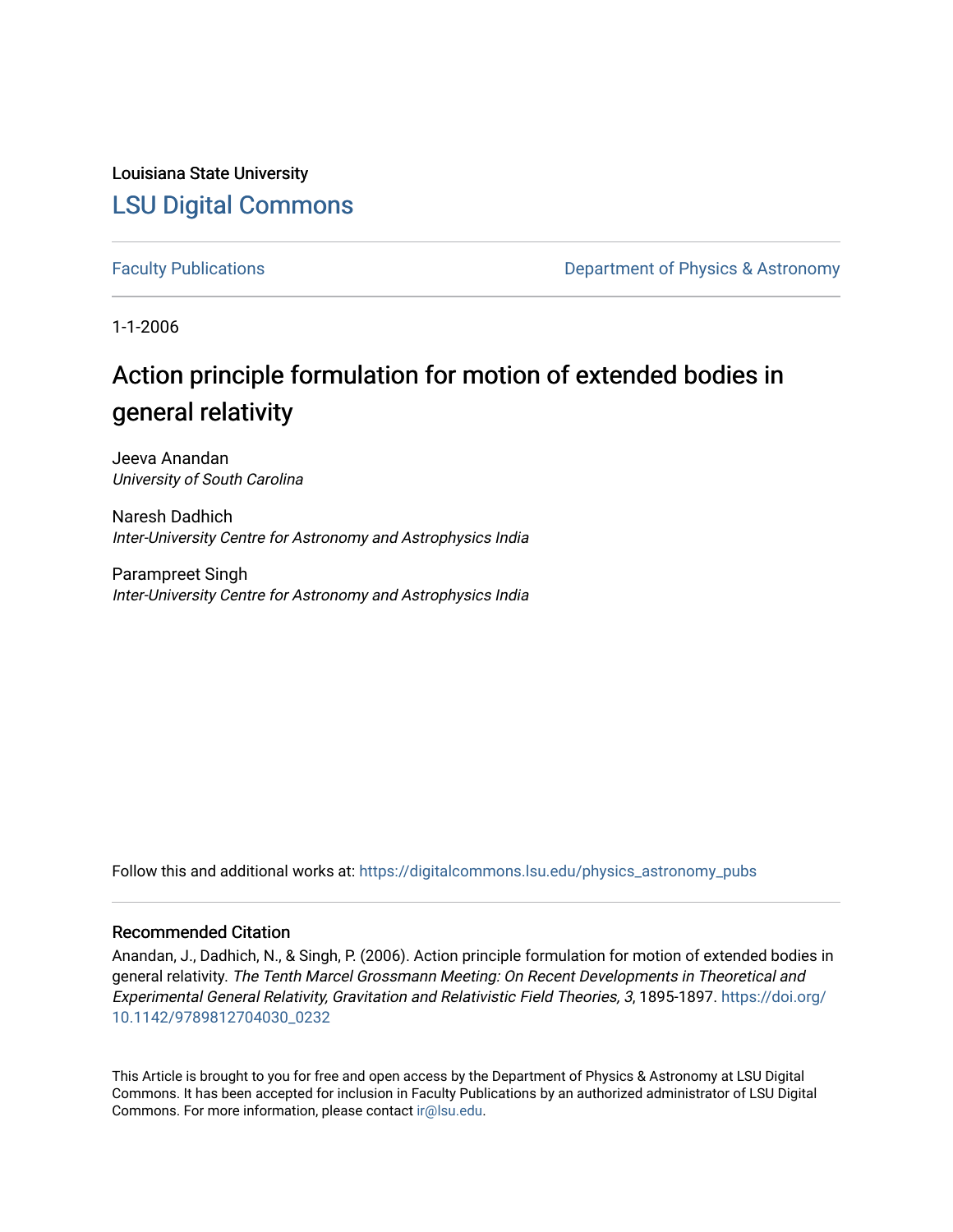# Action principle formulation for motion of extended bodies in General Relativity

Jeeva Anandan<sup>\*</sup><sup>a</sup>, Naresh Dadhich<sup>† *b*</sup>, Parampreet Singh<sup>† *c*</sup>

<sup>⋆</sup> Department of Physics and Astronomy, University of South Carolina, Columbia, SC 29208, USA.

† Inter-University Centre for Astronomy and Astrophysics, Post Bag 4, Ganeshkhind, Pune 411 007, India.

### Abstract

We present an action principle formulation for the study of motion of an extended body in General Relativity in the limit of weak gravitational field. This gives the classical equations of motion for multipole moments of arbitrary order coupling to the gravitational field. In particular, a new force due to the octupole moment is obtained. The action also yields the gravitationally induced phase shifts in quantum interference experiments due to the coupling of all multipole moments.

PACS numbers: 04.20.Cv, 04.25.-g, 04.20.Fy

Typeset using REVTEX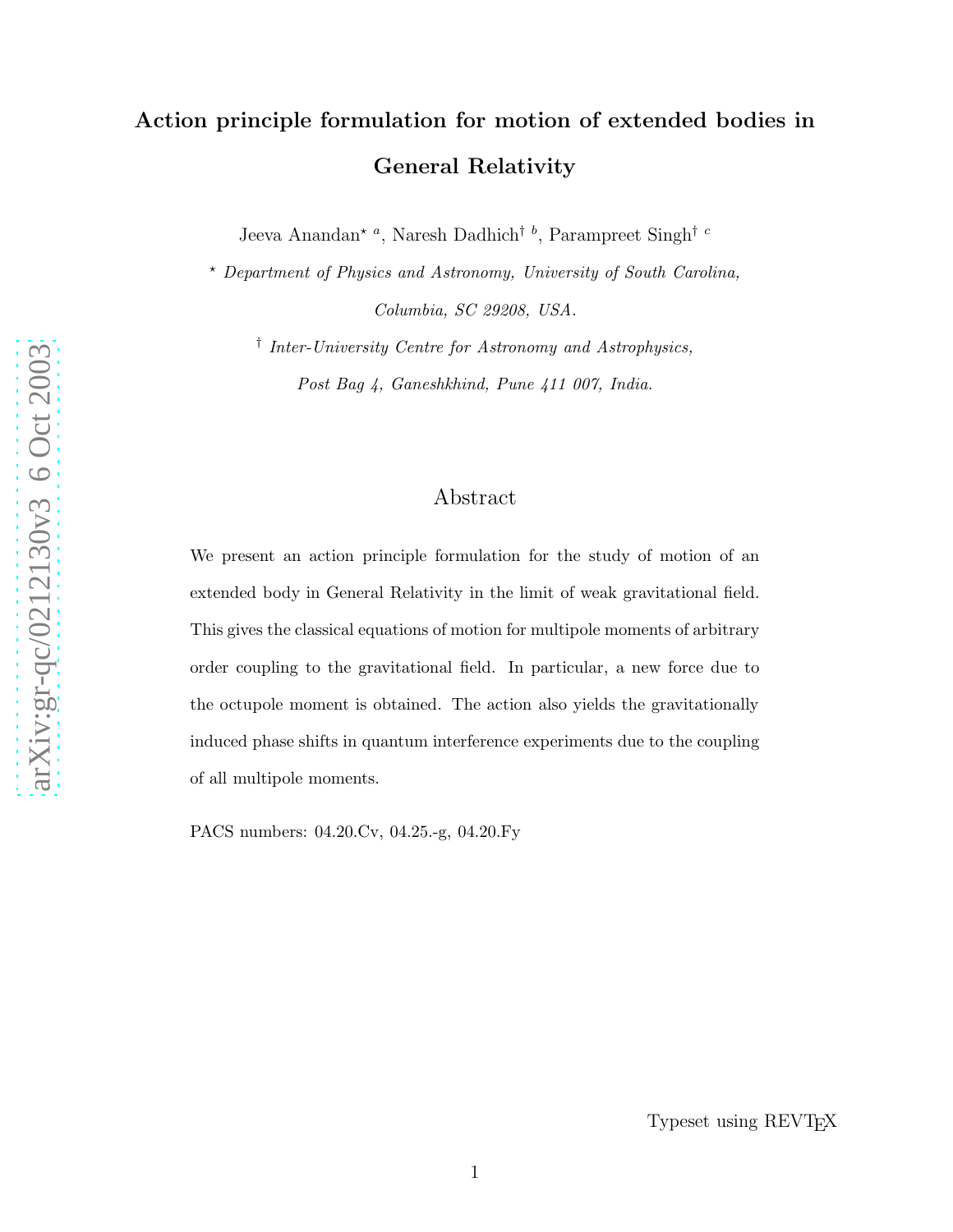The study of motion of extended bodies possessing multipole moments in the gravitational field has a long history [1]. The starting point was the Einstein - Infeld - Hoffman [2] derivation of the geodesic equation for a point test particle from the gravitational field equation and the conservation law for stress energy tensor. The test particle approximation breaks down if body's extension in space is non negligible compared to the radius of curvature of the background field and secondly when the back reaction due to the body on the background field is non ignorable. In this letter, we shall be concerned with the former aspect. This is particularly motivated by the fact that astrophysical bodies like planets and stars are extended and should in a realistic analysis be treated as such. The interaction of covariant generalization of Newtonian multipole moments with the gravitational field will be given by their coupling to Riemann curvature and its derivatives. This would appear as modification to the geodesic equation.

The modification to the geodesic for a spinning body is given by the Mathisson-Papapetrou equation [3,4], which may be extended to a particle with intrinsic spin [5]. Subsequent to the treatment of spinning bodies, various authors have obtained the corrections up to the covariant generalization of Newtonian quadrupole moment [6–8]. A comprehensive study of the problem including comparison of various approaches and results is carried out by Dixon [8], but, to our knowledge, no one has obtained corrections to geodesic equation arising due to coupling of covariantized higher order Newtonian multipole moments with gravitational field. More importantly a procedure to derive equations of motion of extended bodies, with arbitrary multipole moments, through an action principle has not been obtained during the past 65 years in which the equations of motion in a gravitational field have been studied [9]. In the absence of a general principle to obtain the action made up of terms uniquely attributed to couplings of all multipole moments, such a task is very difficult. This is precisely what we wish to do in the following.

While the action is used in classical physics only as a tool to obtain the equations of motion, the action is directly observable in quantum physics as the phase of the wavefunction. Therefore, the phase shift produced by the coupling of multipole moments with the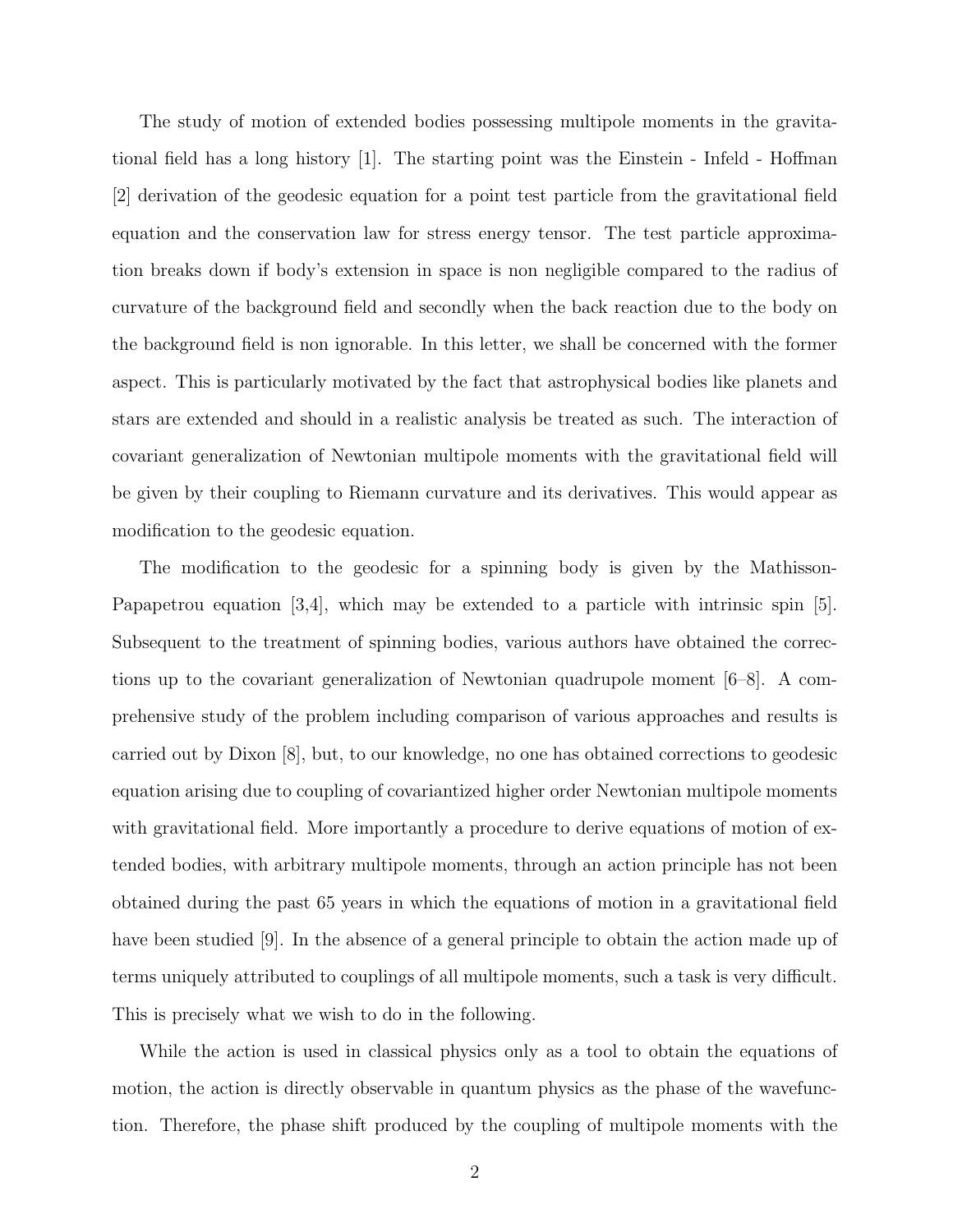gravitational field can in principle be measured (action giving an algorithm to calculate various multipole phase shifts). Neutron interferometry provided the first instance where effect of the earth's gravitational field on the phase of the neutron wavefunction was observed [10]. Interesting gravitational analogs [11] of the topological Aharanov-Bohm [12] and Aharanov-Casher [13,14] phase shifts have also been proposed.

In this paper we present a formalism which yields in a simple and elegant way the corrections to the geodesic equation up to all multipoles of the extended body. The equations of motion for multipoles simply follow from variation of our action. As a demonstration of our formalism we obtain for the first time corrections to the geodesic equation till the covariant generalization of Newtonian octupole moment. Moreover, our action gives the quantum phase shifts in interferometry due to the coupling of all multiple moments to the gravitational field. Our formulation of action principle for extended body may facilitate and prompt further investigations in the important and emerging area of interface between quantum and gravitational realms [15]. Particularly, the ongoing experiments in atomic [16], molecular [17] and Bose-Einstein condensate interferometry [18] hold promise for experimentally testing the new gravitational phase shifts that will be obtained in the present letter.

We envision an extended rigid body as a thin world tube in spacetime and its thickness is small compared to the scale over which curvature varies. We would further assume that there are no external or internal forces acting on this body apart from the gravitational field in which it is propagating. In the thin world tube we choose a reference world-line  $(z^{\mu})$ having 4-velocity  $u^{\mu} = dz^{\mu}/ds = (1, 0, 0, 0)$  and define multipole moments with respect to it on a spacelike hypersurface. The multipole moments of order 2n are defined as [8]

$$
t^{\kappa_1\ldots\kappa_n\mu\nu} = \int \delta x^{\kappa_1} \ldots \delta x^{\kappa_n} \sqrt{-g} \, T^{\mu\nu} \, w^\alpha \, d\Sigma_\alpha \tag{1}
$$

where  $\delta x^{\mu} = x^{\mu} - z^{\mu}$ ,  $T^{\mu\nu}$  is the energy-momentum tensor, and the integration is over the spacelike hypersurface identified by the unit normal vector field  $w^{\alpha}$ . The above multipole moments are defined in a class of coordinate systems that are related by linear transformations in order that the expression (1) is covariant. But once they are defined this way,  $t^{\kappa_1...\kappa_n\mu\nu}$  can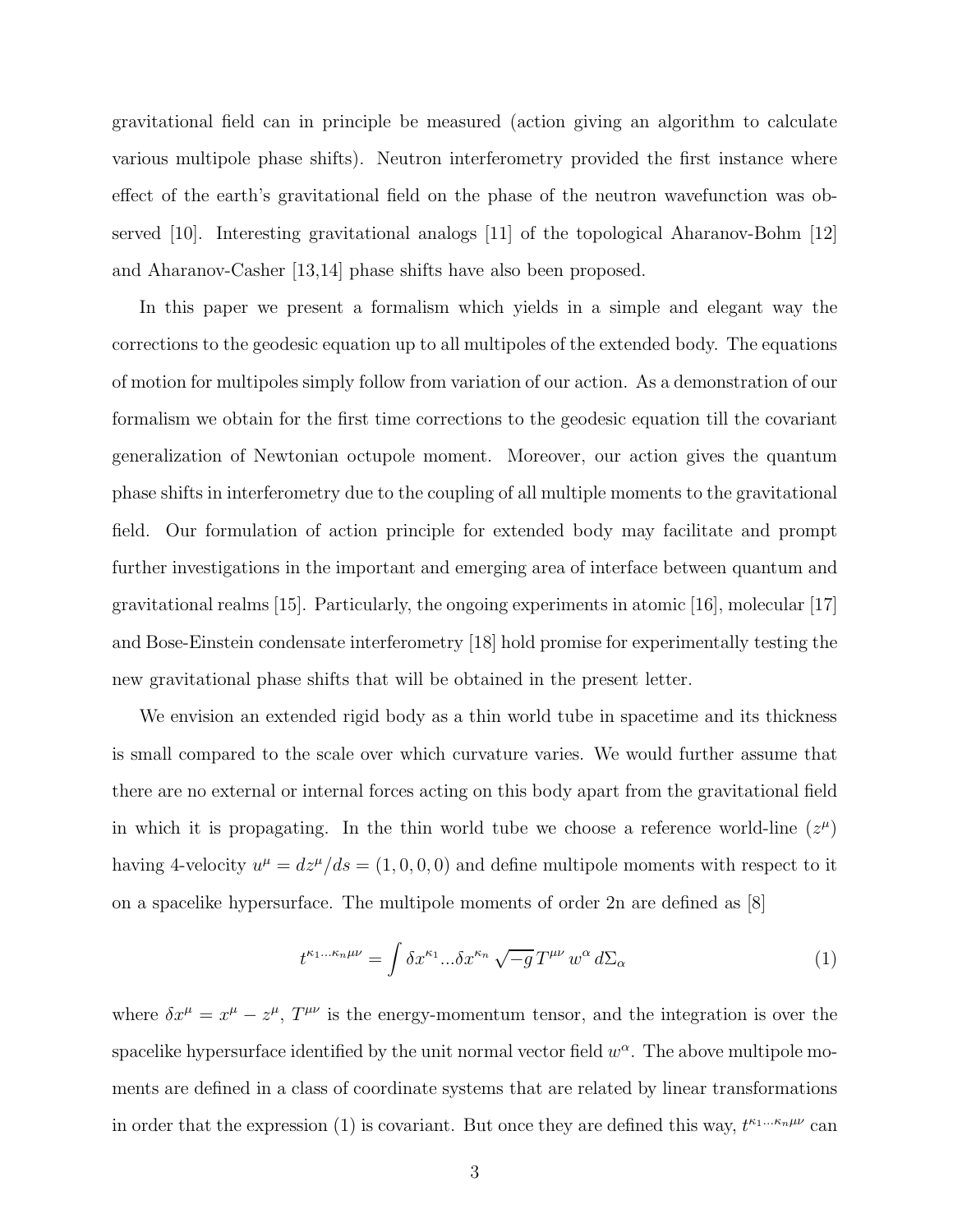be transformed to any arbitrary coordinate system as a tensor. All the relativistic equations in the present letter are covariant with respect to the above linear transformations, if not with respect to general coordinate transformations.

Since what we do must be consistent with the Newtonian theory in the appropriate limit, we shall now establish the relation between the covariant multipole moments of order 2n and the covariant generalizations of the anti-symmetric spin tensor  $S^{ij}$ , the symmetric quadrupole moment tensor  $I^{ij}$  and the symmetric octupole moment tensor  $O^{ijk}$  in Newtonian gravity. We Write the Newtonian potential energy U of the body with mass density  $\rho(x)$  in terms of the potential  $\phi(x)$  expanded in a Taylor series around the central world-line,

$$
U = \int \rho(x) \phi(x) d^3x = m \phi(z) + d^i \partial_i \phi|_z + \frac{1}{2} I^{ij} \partial_i \partial_j \phi|_z + \frac{1}{6} O^{ijk} \partial_i \partial_j \partial_k \phi|_z + \dots \tag{2}
$$

where the mass  $m = \int \rho(x) d^3x$ , the dipole moment  $d^i = \int \rho(x) \delta x^i d^3x$ , the quadrupole moment  $I^{ij} = \int \rho(x) \, \delta x^i \, \delta x^j d^3 x$  and the octupole moment  $O^{ijk} = \int \rho(x) \, \delta x^i \, \delta x^j \, \delta x^k d^3 x$ , with  $\delta x^i = x^i - z^i$ . In view of eq.(1), we identify  $t^{i00} = d^i$ ,  $t^{ij00} = I^{ij}$ ,  $t^{ijk00} = O^{ijk}$ . The Spin tensor(orbital angular momentum) in the Newtonian limit is defined as  $S^{ij} = 2 \int \rho \, \delta x^{[i}v^{j]}d^3x$ where  $v^i = dx^i/dt$ . The Spin tensor then satisfies  $dS^{ij}/dt = 2 p^{[i}u^{j]} - 2 \int \rho \delta x^{[i}\partial^{j]} \phi d^3x$ , where  $u^i = dz^i/dt$  and the momentum  $p^i = \int \rho(x) v^i d^3x$ . Using Taylor expansion of the potential, and choosing  $z^i$  to be the center of mass so that  $d^i = 0$ , the spin propagation equation up to octupole term becomes

$$
\frac{d}{dt}S^{ij} = 2p^{[i}u^{j]} - 2I^{k[i}\partial^{j]}\partial_{k}\phi|_{z} - O^{kr[i}\partial^{j]}\partial_{k}\partial_{r}\phi|_{z}
$$
\n(3)

The covariantization of this spin tensor leads to

$$
S^{\mu\nu} = t^{\mu\nu 0} - t^{\nu\mu 0}.
$$
 (4)

In the weak field limit, the metric is  $g_{\mu\nu} = \eta_{\mu\nu} + h_{\mu\nu}$  with  $h_{\mu\nu} \ll 1$ . In the Newtonian limit  $g_{00} = 1 + 2\phi$  which implies  $\phi = h_{00}/2$ . Thus the dipole term in eq.(2) leads to the covariant form  $t^{\mu\alpha\beta}$   $h_{\alpha\beta,\mu}|_z$ , where  $t^{\mu\alpha\beta}$  includes the spin tensor. We shall now choose the reference world line to be the center of mass so that  $d^{i} = 0$ . We consider only matter distributions for which [19]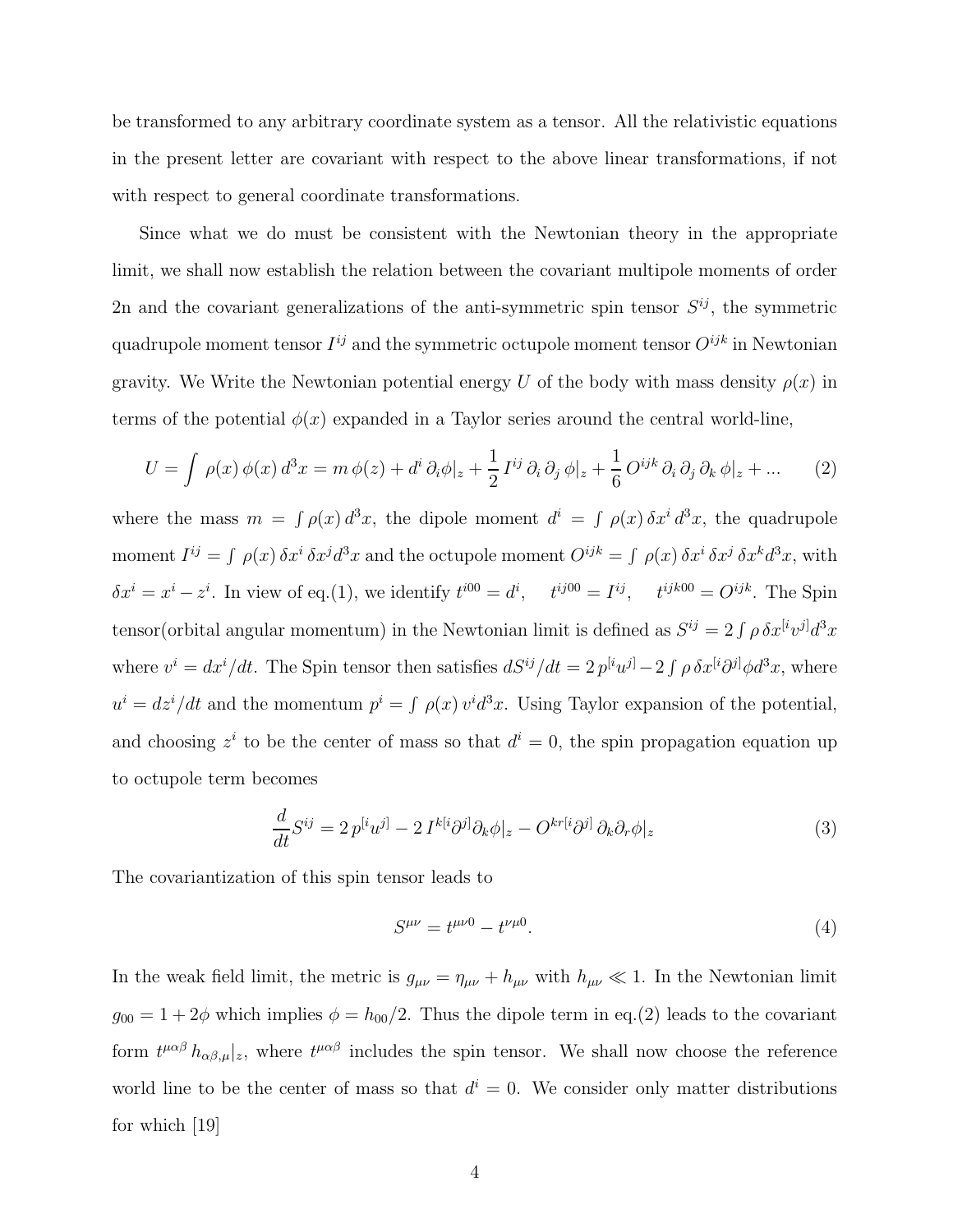$$
t^{\mu\nu\alpha} = S^{\mu(\nu} u^{\alpha)},\tag{5}
$$

where  $S^{\mu\nu}$  satisfies  $S^{\mu\nu}u_{\nu}=0$ .

The quadrupole term leads to  $\partial_i \partial_j \phi |_{z} I^{ij} = \frac{1}{2}$  $\frac{1}{2} \partial_i \partial_j h_{00} |z^{ij} = -R_{0i0j} |z^{ij}$ . We thus have  $\partial_i \partial_j h_{00} | z^{ij00} = -2 R_{0i0j} | z^{ij}$  which covariantizes to

$$
h_{\alpha\beta,\mu\nu}|_{z} t^{\mu\nu\alpha\beta} = -2 R_{\alpha\mu\beta\nu}|_{z} I^{\mu\nu} u^{\alpha} u^{\beta}
$$
\n
$$
\tag{6}
$$

where the covariant quadrupole tensor,  $I^{\mu\nu} = I^{\nu\mu}$ . Similarly, the octupole term leads to

$$
h_{\alpha\beta,\mu\nu\sigma}|_{z} t^{\mu\nu\sigma\alpha\beta} = -2 R_{\alpha\mu\beta\nu,\sigma}|_{z} O^{\mu\nu\sigma} u^{\alpha} u^{\beta} \tag{7}
$$

where  $O^{\mu\nu\sigma}$  is the fully symmetric covariant octupole tensor. Eqs.(5), (6) and (7) are the key relations which would unambiguously provide the connection between covariant multipole moments with their Newtonian analogs.

In the Newtonian approximation the phase shift in quantum mechanical interference due to the gravitational field is

$$
\Phi = -\frac{1}{\hbar} \int U dt = -\frac{1}{\hbar} (\int m \phi dt + \int d^i \partial_i \phi dt + \int \frac{1}{2} I^{ij} \partial_i \partial_j \phi dt + \int \frac{1}{6} O^{ijk} \partial_i \partial_j \partial_k \phi dt + ...)
$$
\n(8)

where U is given by the expansion in using eq.(2). The first term of eq.(8) corresponds to the phase shift observed in the COW experiment [10], and the subsequent dipole and quadrupole terms are corrections to it. The higher order multipole contributions to the phase shift may also be obtained from this expansion. In General Relativity this phase shift is obtained by letting the path ordered operator resulting from the covariant generalization of this Newtonian phase shift act on the initial wavefunction. Using eqs.(2, 5, 6, 7) and noting that in the linear field limit  $\omega^a{}_{b\beta}S^b{}_a = h_{\alpha\beta,\mu}S^{\alpha\mu}$ , where  $\omega^a{}_{b\beta}$  are Ricci rotation coefficients,this path ordered operator is given by

$$
g = \mathcal{P} \exp\left[-\frac{i}{\hbar} \int (-m + \frac{1}{2} \omega^a{}_{b\beta} S_a{}^b u^\beta - \frac{1}{2} R_{\alpha\mu\beta\nu} I^{\alpha\beta} u^\mu u^\nu - \frac{1}{6} \int R_{\alpha\mu\beta\nu;\rho} O^{\alpha\beta\rho} u^\mu u^\nu + ... ) ds\right]
$$
\n(9)

.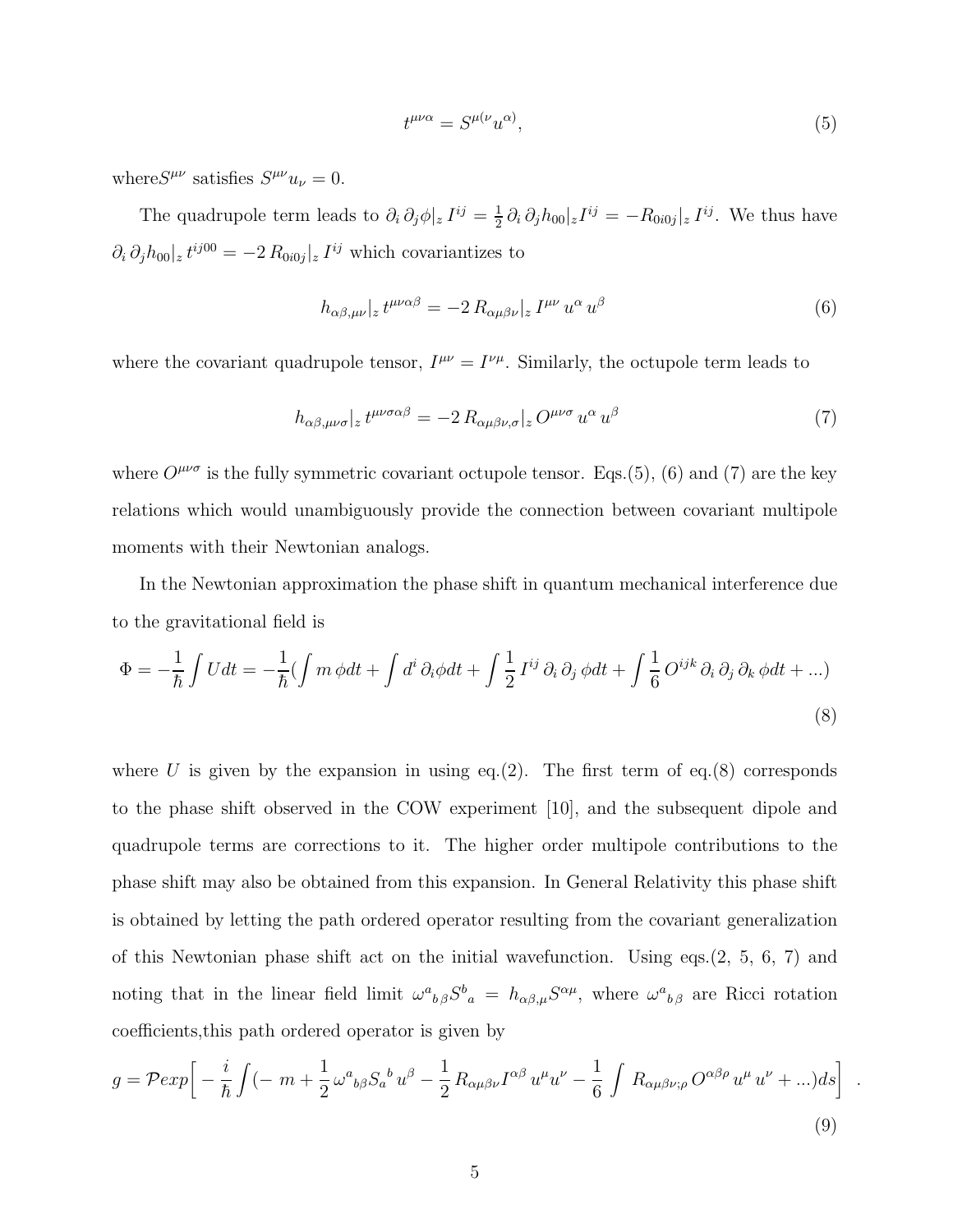In the special case of  $I^{\alpha\beta}$  and  $O^{ijk}$  being zero, this result is in agreement with the gravitational phase shift for intrinsic spin [5].

We shall now obtain this expression in the weak field limit of General Relativity starting from the action principle. Choose a coordinate system such that along the reference worldline  $g_{\mu\nu} = \eta_{\mu\nu}$ . We would here like to recall that the extended body under consideration is rigid and subject to only external gravitational force and no other forces (external or internal). In that case the monopole moment corresponds to the mass  $(m)$  of the body with whole matter concentrated on the reference world-line and ignoring the back reaction on the background gravitational field we write  $m = p_{\alpha} u^{\alpha}$ . The higher order multipole moments are defined by considering the metric perturbations as one moves away from the reference world-line  $z^{\mu}$ . For simplicity we restrict perturbations of the metric to the first order [20], and later covariantize the equation of motion by changing ordinary derivative to covariant derivative. The action

$$
S = \int \sqrt{-g} \mathcal{L} d^4 x = \int \sqrt{-g} \mathcal{L} \vert_{g_{\mu\nu} = \eta_{\mu\nu}} d^4 x + \left( \int \sqrt{-g} \mathcal{L} d^4 x - \int \sqrt{-g} \mathcal{L} \vert_{g_{\mu\nu} = \eta_{\mu\nu}} d^4 x \right). (10)
$$

The first term is the kinetic energy term,  $\int \sqrt{-g} \mathcal{L}|_{g_{\mu\nu}=\eta_{\mu\nu}} d^4x = - \int p_\alpha u^\alpha ds$ . So,

$$
S = -\int p_{\alpha} u^{\alpha} ds + \int \delta g_{\mu\nu} \frac{\delta}{\delta g_{\mu\nu}} (\sqrt{-g} \mathcal{L}) d^4 x + \dots = -\int p_{\alpha} u^{\alpha} ds + \frac{1}{2} \int \delta g_{\mu\nu} \sqrt{-g} T^{\mu\nu} d^4 x + \dots
$$
\n(11)

Note  $\delta g_{\mu\nu} = g_{\mu\nu} - \eta_{\mu\nu} = h_{\mu\nu}$  and hence it can be written as  $\delta g_{\mu\nu} = h_{\mu\nu,\sigma}|_z \delta x^{\sigma} +$ 1  $\frac{1}{2} h_{\mu\nu,\sigma\rho}|_z \, \delta x^{\sigma} \, \delta x^{\rho} + ...$  where we have  $h_{\mu\nu}(z) = 0$ . In the present weak field limit, we neglect all terms that are quadratic or higher order in metric perturbations. Substituting for  $\delta g_{\mu\nu}$  in eq.(11) and using eqs.(1,5,6,7), we finally obtain

$$
S = -\int p_{\alpha} u^{\alpha} ds + \frac{1}{2} \int h_{\alpha\beta,\mu} S^{\mu\alpha} u^{\beta} ds - \frac{1}{2} \int R_{\alpha\mu\beta\nu} I^{\alpha\beta} u^{\mu} u^{\nu} ds - \frac{1}{6} \int R_{\alpha\mu\beta\nu,\rho} O^{\alpha\beta\rho} u^{\mu} u^{\nu} ds
$$
\n(12)

up to octupole (all derivatives are evaluated on  $z^{\mu}$ ). In the linear field limit, since  $h_{\alpha\beta,\mu}S^{\mu\alpha}$  $\omega^a{}_{b\beta}S_a{}^b$ , hence the accumulation of infinitesimal phases arising from eq.(12) is the same as what is obtained from the path ordered operator eq.(9) in this limit.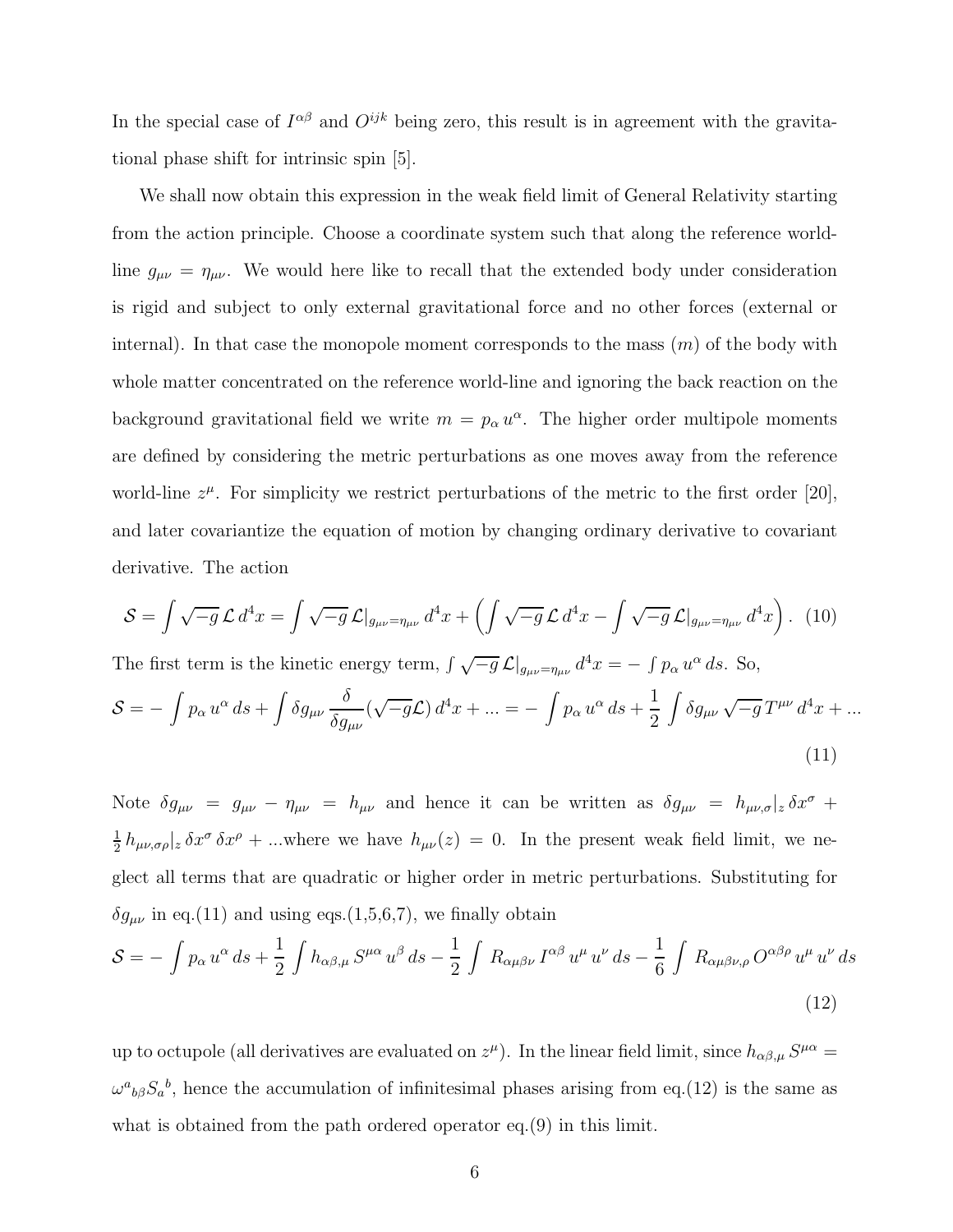We now obtain the equation of motion by extremizing the action  $(\delta S = 0)$  and requiring that coordinate variations vanish at end points of the path. This leads to the equation of motion

$$
\frac{dp_{\sigma}}{ds} = R_{\sigma\lambda\mu\nu} \left( \frac{1}{2} u^{\lambda} S^{\mu\nu} + \frac{d}{ds} \left( I^{\lambda\mu} u^{\nu} \right) \right) + \frac{1}{2} h_{\nu\sigma,\mu} \frac{d}{ds} S^{\mu\nu} \n- R_{\sigma\lambda\mu\nu,\rho} u^{\mu} I^{\nu(\rho} u^{\lambda)} + \frac{1}{3} R_{\alpha\mu\beta\sigma,\nu\rho} u^{\alpha} O^{\mu\rho(\nu} u^{\beta)} - \frac{1}{3} R_{\alpha\mu\sigma\nu,\rho} \frac{d}{ds} (O^{\mu\nu\rho} u^{\alpha})
$$
\n(13)

In a coordinate system in which  $h_{\alpha\beta,\mu} = 0$ , (13) gives

$$
\frac{Dp_{\sigma}}{Ds} = R_{\sigma\lambda\mu\nu} \left( \frac{1}{2} u^{\lambda} S^{\mu\nu} + \frac{D}{Ds} \left( I^{\lambda\mu} u^{\nu} \right) \right) - u^{\mu} I^{\nu(\rho} u^{\lambda)} \nabla_{\rho} R_{\sigma\lambda\mu\nu} \n+ \frac{1}{3} \nabla_{\nu} \nabla_{\rho} R_{\alpha\mu\beta\sigma} u^{\alpha} O^{\mu\rho(\nu} u^{\beta)} - \frac{1}{3} \nabla_{\rho} R_{\alpha\mu\sigma\nu} \frac{D}{Ds} \left( O^{\mu\nu\rho} u^{\alpha} \right).
$$
\n(14)

Eq.(14) is generally covariant and thus is valid in every coordinate system. Since the dipole moment couples to Riemann curvature, it is expected that quadrupole should couple to its first derivative and octupole to its second derivative. However there is a coupling of quadrupole with Riemann curvature in the second term and a coupling of octupole with first derivative of Riemann curvature in the last term which suggests that  $p_{\alpha}$  should be suitably redefined [21] as,  $p_{\sigma}^* = p_{\sigma} - R_{\sigma\lambda\mu\nu} I^{\lambda\mu} u^{\nu} - \frac{1}{3} \nabla_{\rho} R_{\sigma\mu\nu\alpha} O^{\mu\nu\rho} u^{\alpha}$ , which would then yield the expected form

$$
\frac{Dp_{\sigma}^{*}}{Ds} = \frac{1}{2} R_{\sigma\lambda\mu\nu} u^{\lambda} S^{\mu\nu} + \frac{1}{2} \nabla_{\sigma} R_{\alpha\mu\beta\nu} u^{[\mu} I^{\alpha][\beta} u^{\nu]} + \frac{1}{6} \nabla_{\rho} \nabla_{\sigma} R_{\alpha\mu\beta\nu} u^{[\alpha} O^{\mu]\rho[\nu} u^{\beta]} \quad . \tag{15}
$$

This is the equation of motion for a body possessing dipole, quadrupole and octupole moments in a gravitational field. The spin propagation equation, eq.  $(3)$ , can also be covariantly generalized to

$$
\frac{D}{Ds}S^{\alpha\beta} = 2p^{[\alpha}u^{\beta]} - 2R^{[\alpha}{}_{\mu\nu\sigma}u^{[\mu}I^{\beta]][\nu}u^{\sigma]} - R^{[\alpha}{}_{\mu\nu\sigma;\rho}u^{[\mu}O^{\beta]]\rho[\nu}u^{\sigma]}
$$
(16)

which on the redefinition of momentum vector form  $p_{\alpha}$  to  $p_{\alpha}^*$  modifies as follows:

$$
\frac{D}{Ds}S^{\alpha\beta} = 2 p^{*[\alpha} u^{\beta]} + 2 \left( R^{\alpha}{}_{\mu\nu\sigma} u^{[\beta} I^{\mu][\nu} u^{\sigma]} - R^{\beta}{}_{\mu\nu\sigma} u^{[\alpha} I^{\mu][\nu} u^{\sigma]} \right)
$$

$$
-2 R^{[\alpha}{}_{\mu\nu\sigma} u^{[\mu} I^{\beta]][\nu} u^{\sigma]} - \frac{5}{3} R^{[\alpha}{}_{\mu\nu\sigma;\rho} u^{[\mu} O^{\beta]]\rho[\nu} u^{\sigma]} . \tag{17}
$$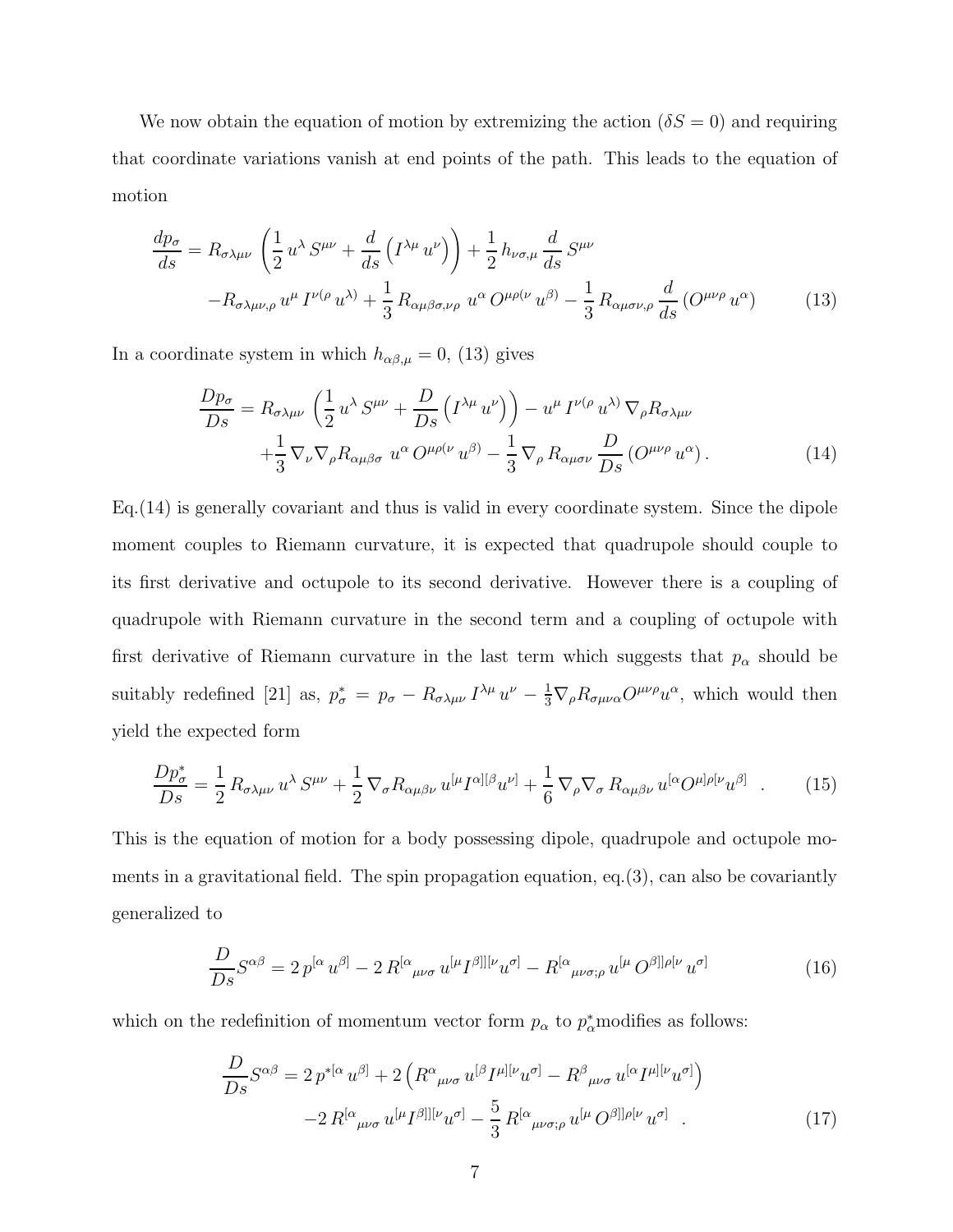To simplify the notation we would further define  $J^{\mu\alpha\beta\nu} := -3 u^{[\mu} I^{\alpha][\beta} u^{\nu]}$  and  $G^{\mu\alpha\beta\sigma\nu} :=$  $-u^{[\mu}O^{\alpha]\beta[\sigma}u^{\nu]}$  and then finally obtain

$$
\frac{Dp_{\sigma}^{*}}{Ds} = \frac{1}{2} R_{\sigma\lambda\mu\nu} u^{\lambda} S^{\mu\nu} + \frac{1}{6} J^{\mu\alpha\beta\nu} \nabla_{\sigma} R_{\mu\alpha\beta\nu} + \frac{1}{6} \nabla_{\rho} \nabla_{\sigma} R_{\alpha\mu\beta\nu} G^{\alpha\mu\rho\nu\beta} . \tag{18}
$$

$$
\frac{D}{Ds}S^{\alpha\beta} = 2p^{*[\alpha}u^{\beta]} - \frac{4}{3}R^{[\alpha}{}_{\mu\nu\sigma}J^{\beta]\mu\nu\sigma} - \frac{5}{3}R^{[\alpha}{}_{\mu\nu\sigma;\rho}G^{\beta]\mu\rho\nu\sigma} \quad . \tag{19}
$$

Thus we have obtained for the first time the correction to propagation equations till the coupling of covariant generalization of Newtonian octupole moment with the background gravitational field. These equations agree with the earlier results obtained till quadrupole [8] but the force due to the octupole moment is a new result. Our procedure can be easily generalized easily extended to obtain further corrections from due to all higher multipole moments.

This is a very simple and elegant method of deriving the equation of motion for an extended body incorporating coupling of multipole moments of arbitrary order with the gravitational field. And above all we have found the action for such a body which we have also used to compute the gravitational phase shifts in its quantum wavefunction due to the multipoles. We hope that the new gravitationally induced phase shifts would be measured in future interferometry experiments based on atomic, molecular and Bose-Einstein condensates [16–18]. Our novel algorithm also yields modifications to the geodesic equation which, with present day high precision astronomical observations yielding multipole moments of planetary or stellar bodies,can be applied to obtain aberrations in their orbits. It would be interesting to relax the other aspect of test body character; i.e. non namely ignorability of back reaction, and then study the motion in full generality.

Acknowledgements: We thank J. Ehlers and C. W. Misner for informative discussions. PS thanks Council for Scientific and Industrial Research for grant number: 2-34/98(ii)E.U-II.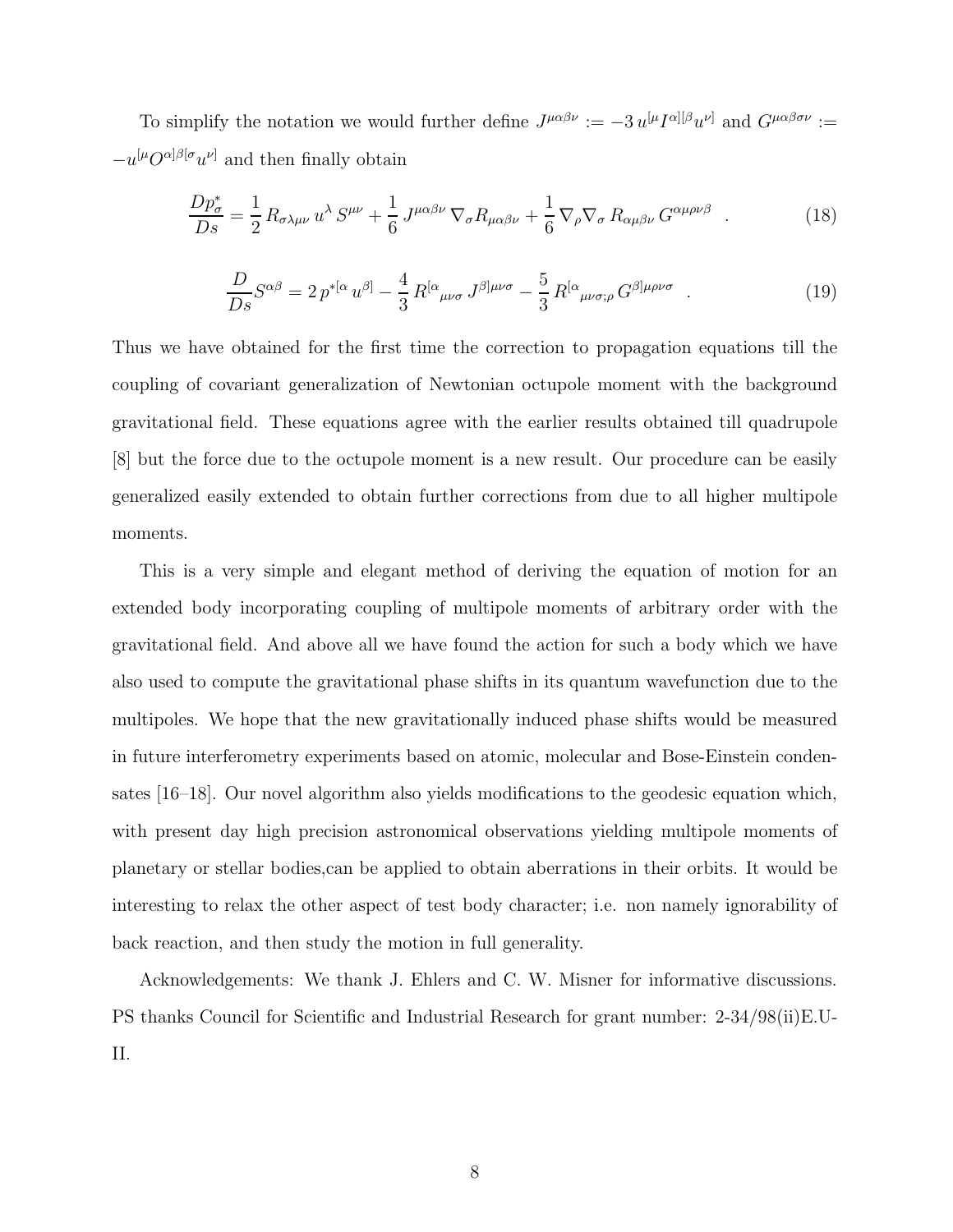#### REFERENCES

- a since then deceased
- <sup>b</sup> nkd@iucaa.ernet.in
- <sup>c</sup> param@iucaa.ernet.in
- [1] W. G. Dixon, Proc. International school of Physics "Enrico Fermi" LXVII, pp.156 (1979).
- [2] A. Einstein, L. Infeld, B. Hoffman, Ann. Math. 39, 65(1938).
- [3] M. Mathisson, Acta. Phys. Polon. 6, 167 (1937).
- [4] A. Papapetrou, Proc. R. Soc. Lond. A 209, 248 (1951).
- [5] J. Anandan, Il. Nuovo. Cim. A 53, 221 (1979).
- [6] A. H. Taub, Proc. Galileo IV Centenary Conference, Florence, pp.77 (1964).
- [7] J. Madore, Ann. Inst. Henri Poincare 11, 221 (1969).
- [8] W. G. Dixon, Phil. Trans. R. Soc. Lond. A 277, 59 (1974).
- [9] For a particle possessing intrinsic spin, however, a Lagrangian was proposed by A. P. Balachandran, G. Marmo, B. S. Skagerstam, A. Stern, Phys. Lett. B 89, 199 (1980). Lagrangian approach has also been used to study dynamics of polarized media by I. Bailey and W. Israel,Ann. Phys. 130, 188 (1980) and for motion of spinning particles in external electromagnetic and gravitational fields by K. Yee and M. Bander, Phys. Rev. D 48, 2797 (1993). But the present paper obtains an action principle for all multipoles, not just spin. The problem of multipole couplings has also been addressed using 1 PN formalism, T. Damour et al., Phys. Rev. D 47, 3124 (1993).
- [10] A. W. Overhauser, R. Colella, Phys. Rev. Lett. 33, 1237 (1974); R. Colella, A. W. Overhauser, S. A. Werner, Phys. Rev. Lett. 34, 1472 (1975).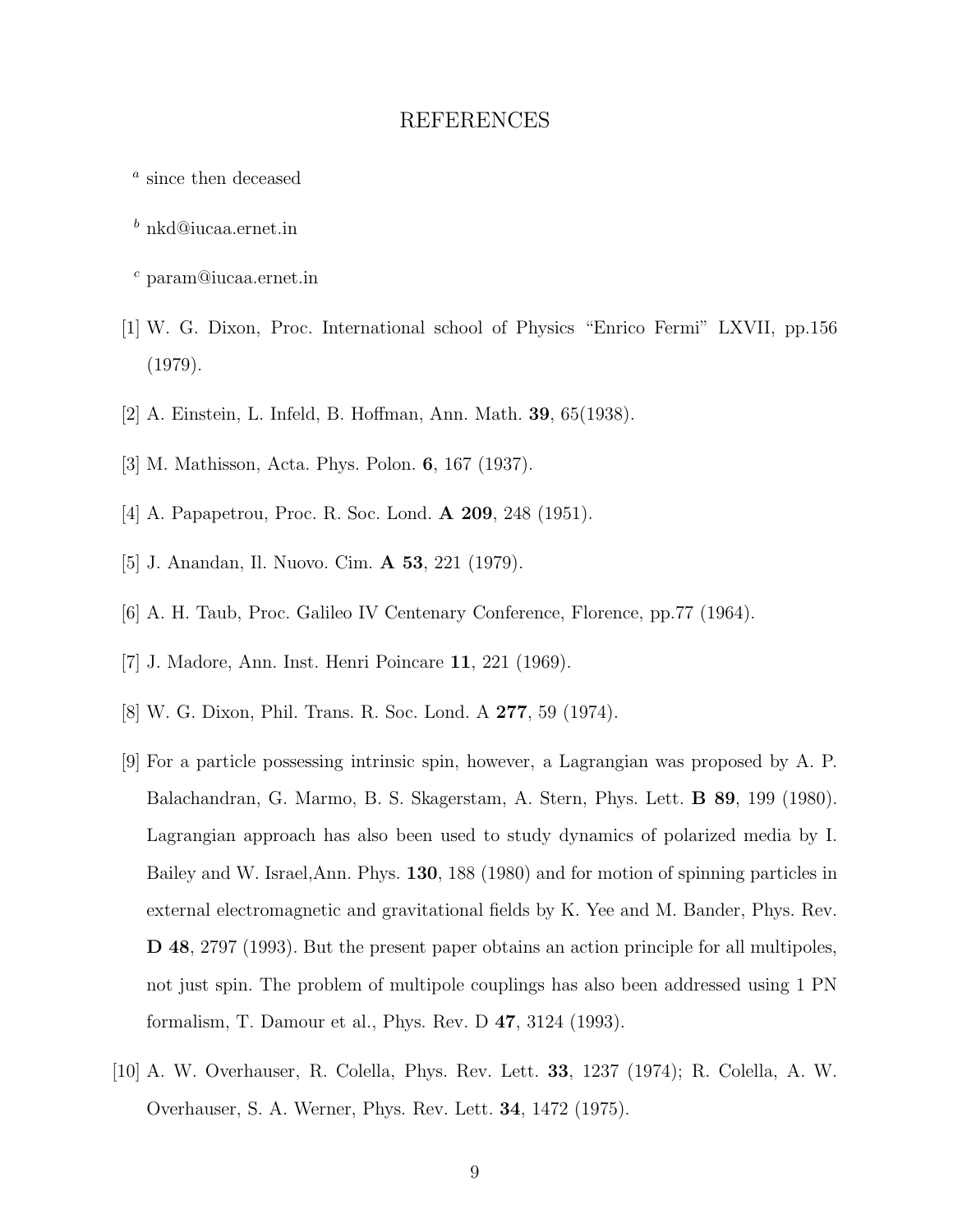- [11] J. Anandan, Quantum Coherence and Reality, proceedings of the Conference on Fundamental Aspects of Quantum Theory, Columbia, SC, Dec. 1992, eds. J. S. Anandan and J. L. Safko (World Scientific, 1994), gr-qc/9504002; J. Anandan, Phys. Lett. A 195, 284 (1994).
- [12] Y. Aharanov, D. Bohm, Phys. Rev. 115, 485 (1959).
- [13] Y. Aharanov, A. Casher, Phys. Rev. Lett. 53, 319 (1984).
- [14] J. Anandan, Phys. Rev. Lett. 48, 1660 (1982).
- [15] For a recent work in this field, see the Proceedings of First IUCAA Meeting on the interface of gravitational and quantum realms,eds. D. V. Ahluwalia and N. K. Dadhich, Mod. Phys. Lett. A 17, 899 (2002).
- [16] J Baudon, R Mathevet, J Robert, J. Phys. B 32, R 173 (1999); P. R. Berman (ed.), Atom Interferometry, Academic Press, NY (1997).
- [17] M. S. Chapman et al., Phys. Rev. Lett. 74, 4783 (1995);B. Brezger et al., Phys. Rev. Lett. **88**, 100404 (2002).
- [18] E. W. Hagley et al., Phys. Rev. Lett. 83, 3112 (1999);J. E. Simsarian et al., Phys. Rev. Lett. **85**, 2040 (2000).
- [19] See eq.(8.31) in Ref. [8].
- [20] If the size of the body is L and the radius of curvature of the background spacetime is  $R$ , restricting to the first order would imply that we can go up to octupole. This is because the metric perturbation goes as  $L^2/R^2$  while the expansion in multipole coupling goes as  $L/R$ . That means octupole would go as  $L^3/R^3$  which would be fine. However, if one wishes to go to higher multipole expansion, one would have to include the second order term in the metric perturbation.
- [21] To compare his results with earlier work dealing till quadrupole correction, Dixon defined